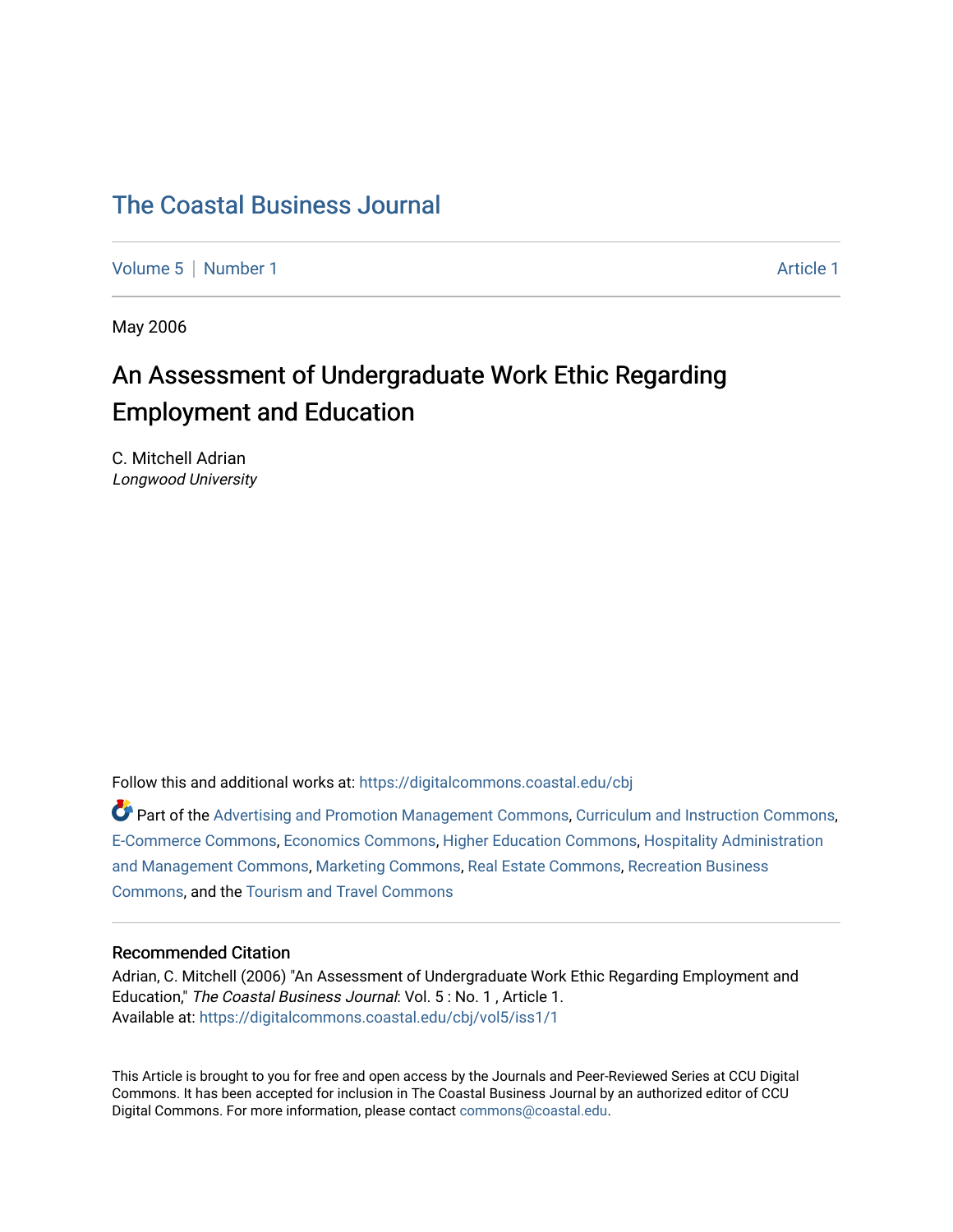# **AN ASSESSMENT OF UNDERGRADUATE WORK ETHIC REGARDING EMPLOYMENT AND EDUCATION**

#### **C. Mitchell Adrian; Longwood University**

### **ABSTRACT**

*This manuscript conducts a study of student work ethic and provides a comparison between the employment work ethic and academic work ethic of undergraduates. Findings suggest that while overall work ethic for both academics and employment can be considered "high," the concept of doing more than is required in academics is not highly valued by students. Unexpectedly, it was found that males and females exhibit significantly different work ethics regarding academics. Females, more than males, have a level of work ethic toward academics that is very similar to their work ethic toward employment.* 

#### **INTRODUCTION**

Working with undergraduate students can be both rewarding and frustrating. With some exceptions, undergraduate students often appear to pursue a minimalist route in their quest for graduation. Faculty can be baffled by a student's lack of motivation or concern regarding learning and later just as baffled when employers speak highly of that former student. Many of those students who choose to "get-by" academically appear to have a very different perspective regarding work. They throw themselves into their jobs in a way that leaves employers proud and professors puzzled. If students do not perceive a direct link between academic accomplishment and career success then it is likely that their prioritization of academic activities will differ greatly from their prioritization of direct employment or career related activities.

#### **THE CURRENT GENERATION OF STUDENTS**

Researchers and marketers have long labeled successive generations of young adults. While generation labeling tends to be arbitrary it does provide some degree of behavior or attitude profiling of a specific segment of society (e.g. Ceng 1999; Donaton 1993; Kapner 1997; Neuborne and Kerwin 1999; Ritchie 1995; Stapinski 1999; Wellner 1999; Wolburg and Pokrywczynski 2001). Regardless of the variety of labels and descriptions applied, analysts typically note shifts or swings in general attitudes and values of each youth generation (Wolburg and Pokrywczynski 2001). It can be argued that each generation evolves during a different period in history and thus develops a different set of coping skills and expectations from earlier generations. For Baby Boomers, being a young, single adult was a brief transition period spent earning an education or doing military service. Alternately, today's youth are likely to remain single throughout their 20s and early 30s, delaying the onset of parenting and in many ways placing a different importance on family life (Ritchie 1995; Wolburg and Pokrywczynski 2001).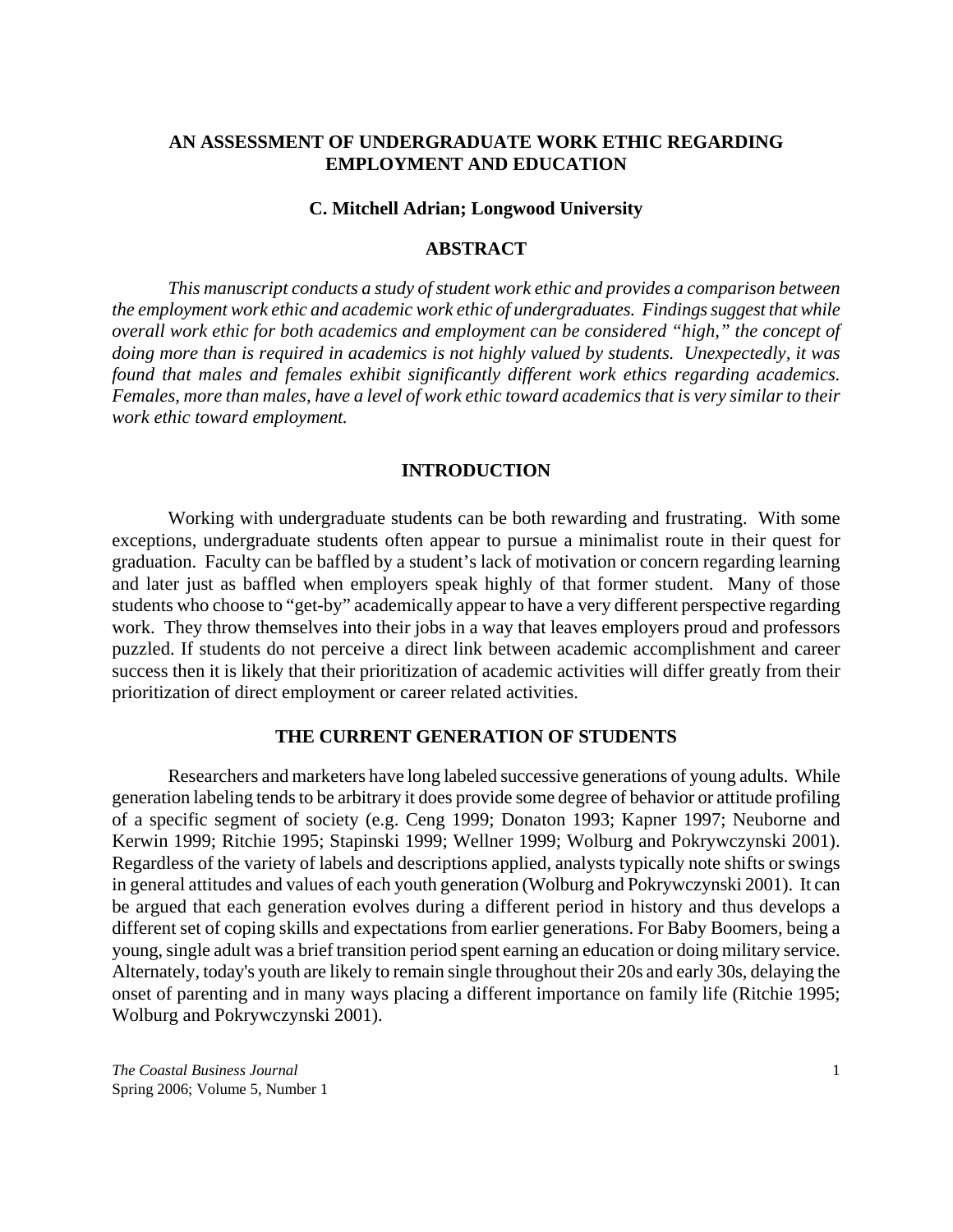Within this generational context, evidence suggests that many students pursuing an undergraduate degree perceive a distinct difference between an "education" and a "degree" and subsequently value each differently (e.g. Rau and Durand 2000). This is supported by research indicating that on average, university students perceive little or no correlation between college academic performance (grade point average) and future material success (Eskilson and Wiley 1999; Rau and Durand 2000). As a result, students may not consider an "education" as particularly relevant or important but rather view the "degree" as the certificate needed for future employment. This suggests a significant and serious difference in perceptions between faculty and students in regards to the importance of education in the life of the individual.

#### **The Perception of Higher Education**

One longitudinal study shows that the individual goals rated most highly by students are:

- 1) to have a warm caring relationship with another adult
- 2) to acquire mastery of skills for their occupation
- 3) to have a secure financial future
- 4) to have a comfortable relationship with their family
- 5) to be physically fit (Eskilson and Wiley 1999).

In this same study, academic performance did not impact the student's perception of their ability to meet expectations of attaining a secure financial future, high income, or a high level of skills (Eskilson and Wiley 1999).

In most cases, we cannot entirely blame the current generation of undergraduate students for these attitudes. For their entire life they have attended an educational process they can easily take for granted. A high school diploma was once considered a unique mark of achievement, attainable only by those who combined their innate abilities with hard work and perseverance (Adrian and Palmer 1999). Now, a high school diploma or its General Educational Equivalency (GED), are viewed much more as an expected commodity. If "everyone" gets one, then getting yours becomes a matter of "doing time" rather than a result of achievement. This perception of education may be carrying over to the university environment. To an ever greater degree we find undergraduate students whose education is funded by someone else (usually parents) and we find a student attitude geared more toward the "degree" rather than the "education" (Adrian and Palmer 1999). As a result, the college degree is seen more as an entitlement, reducing the perceived value of the educational process. For many students, getting a college degree is seen as a "certificate program" - you put in your time and get your "ticket punched." Getting the degree is paramount and individual learning is a secondary concern.

# **A Matter of Priority**

It should be remembered that in most cases the "raw materials" that universities start with are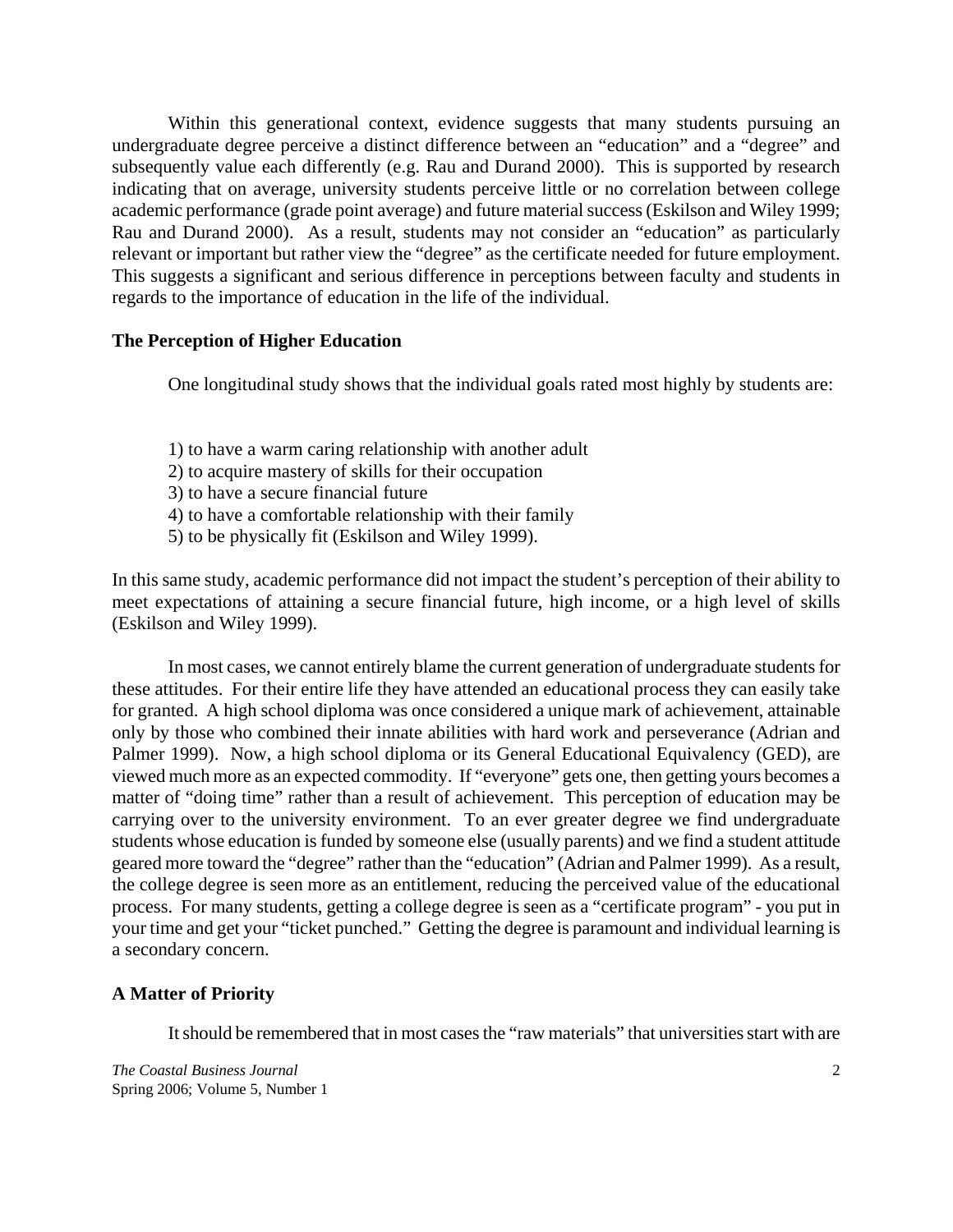in no way defective (Arnold 1994). With few exceptions, the high school GPA and SAT scores of incoming students suggest they can handle the academic rigors expected by most undergraduate programs. In a study by Farrell and Mudrack (1992) it was found that non-traditional students usually exhibit higher academic involvement than traditional students. Non-traditional students were also shown to have a greater internal locus of control, need for achievement, and stronger work ethic. Based upon these and other similar findings (e.g. Knox, et. al., 1992; Rau and Durand 2000), this manuscript attempts to examine issues of student work ethic. Specifically, this is an attempt to determine if there is a difference between student work ethic in regards to their academics versus their perception of employment. It is noted that many employers view "work ethic" as the primary key to employee and organizational success (Coplin 2005, Massie 2004).

# **A MEASURE OF WORK ETHIC AND PRIORITIES**

It is known that students typically attend college with the intention of gaining greater career and financial success later in life (e.g. Kimweli and Richards 1999). However, it may be the case that undergraduate students do not see the potential contribution of academic learning to their future success (e.g. Knox, et. al., 1992). It is possible that much of a student's academic effort is shaped by that student's perception of college and academics (Rau and Durand 2000), much as their career success is shaped by that person's perception of work, career, and work ethic. The potential for differing perceptions of work ethic regarding academics and employment leads to the following two hypotheses:

- **H1:** Students have a different work ethic regarding their perceptions of "employment" and "academics."
- **H2:** Students exhibit a stronger work ethic for what they consider "employment" than for what they consider "academics."

#### **METHODOLOGY**

To determine congruence/incongruence between student attitudes regarding employment and academics, the Survey of Work Values (SWV) designed by Woolack, Goodale, Wijting and Smith (Wollack, et. al., 1971) was modified for this analysis. These measures are based on a broad interpretation of the construct commonly referred to as the Protestant Work Ethic. The SWV consists of six sub-scales, each designed to measure a separate value dimension. These are: 1) Pride in Work; 2) Job Involvement; 3) Activity Preference; 4) Attitude Toward Earnings; 5) Social Status of the Job; and, 6) Upward Striving. The first three factors are classified as intrinsic, the second two as extrinsic and the final as a mixture of both.

Measurement items taken from the SWV were based on their transferability to the educational environment. To gather a sample, 25 course sections at a small (approximately 4500 students) state funded University in the mid-Atlantic region were randomly selected and the faculty were asked of their willingness to participate. Of those sections selected, over 95% of the faculty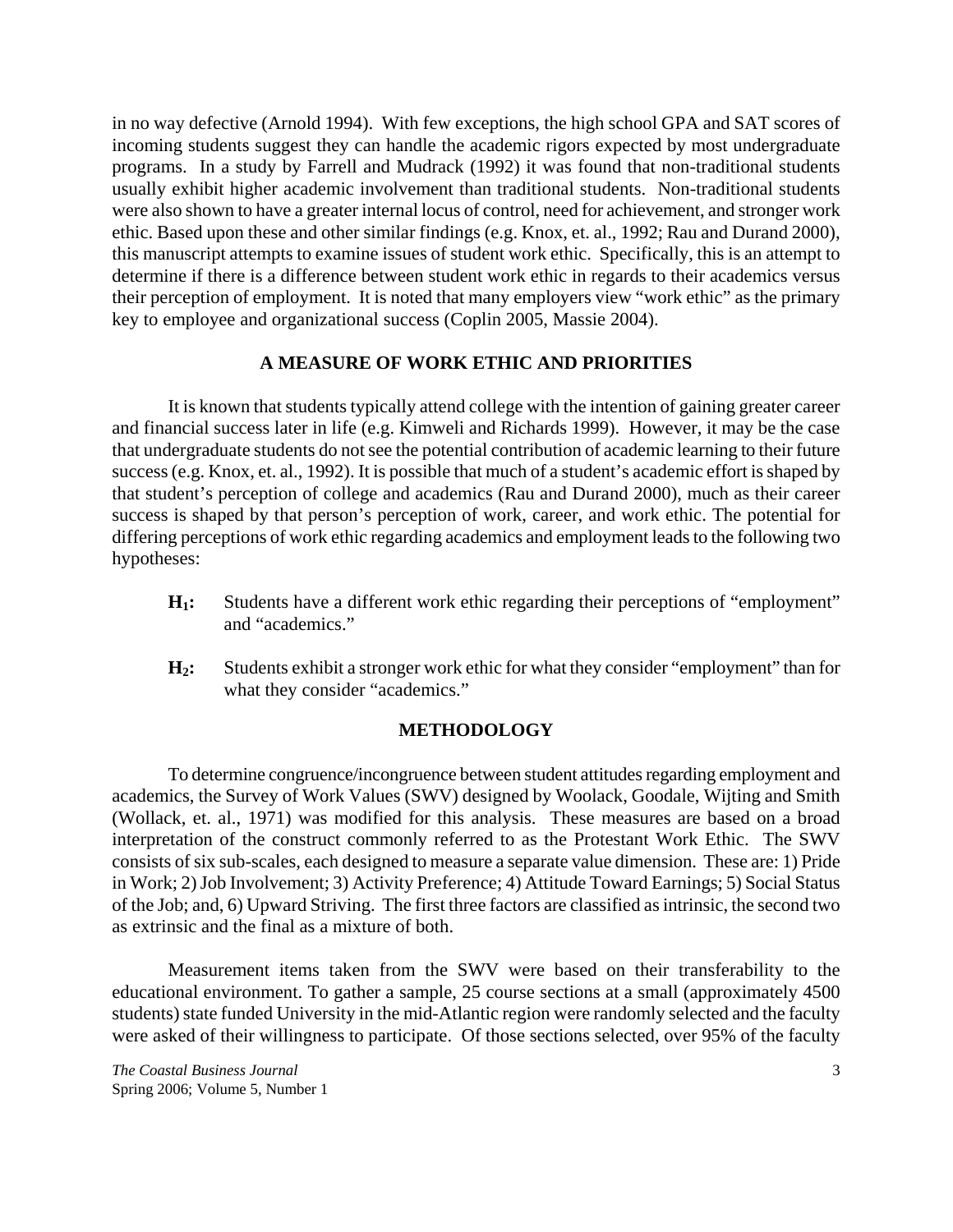agreed to participate (24 sections). Two independent sets of surveys were given, one to a sample of students measuring their work ethic toward employment and the other to a second sample of students measuring their work ethic toward academics. The "employment" survey used items as written for the SWV (Table 2) and the "academic" survey reworded the same items to make them suitable for the undergraduate educational environment (Table 3). Surveys were sent to each faculty member to administer in class. The surveys were passed out in an alternating pattern to ensure a somewhat equal representation of each sub-group across schools, departments, classes, etc. A total of 469 responses were collected, 240 from the Employment Work Ethic sample and 229 from the Academic Work Ethic sample. As with the original SWV, all items were measured on a five point Likert scale. An independent sample comparison of means was used to compare the two models and determine if significant differences exist.

#### **Demographics of the Sample**

Of the students reporting demographic information, 51.2% responded to the employment questionnaire while 48.8% responded to the academic questionnaire (Table 1). Ranked by classification, 20.9% were freshmen, 24.5% sophomores, 26.0% juniors and 26.7% seniors. Ranked by degree program, 45.2% were business majors, 12.8% were education majors, and 39.7% were liberal arts majors. By gender, 41.6% of the respondents were male and 57.1% female. By race, 83.8% were white, 7.2% black, 2.6% Hispanic, 2.1% Asian and .2% American Indian. All ratios were consistent between the two samples and the race and gender percentages of the sample closely mirror those of the student population of the institution.

| $P_{\text{cutoff}}$ where $P_{\text{t}}$ once to be determined $\left(\text{h} - \text{r}_{\text{t}}\right)$ |             |        |              |
|--------------------------------------------------------------------------------------------------------------|-------------|--------|--------------|
|                                                                                                              | <b>Male</b> | Female | <b>Total</b> |
| Gender                                                                                                       | 41.6%       | 57.1%  | 98.7%        |
| Classification                                                                                               |             |        |              |
| Freshmen                                                                                                     | 8.1%        | 12.8%  | 20.9%        |
| Sophomore                                                                                                    | 7.5%        | 17.1%  | 24.5%        |
| Junior                                                                                                       | 12.8%       | 13.2%  | 26.0%        |
| Senior                                                                                                       | 13.2%       | 13.4%  | 26.7%        |
| By Race                                                                                                      |             |        |              |
| White                                                                                                        | 34.8%       | 48.8%  | 83.6%        |
| <b>Black</b>                                                                                                 | 3.0%        | 4.3%   | 7.2%         |
| Hispanic                                                                                                     | 1.1%        | 1.5%   | 2.6%         |
| Asian                                                                                                        | 1.1%        | 1.1%   | 2.1%         |
| American Indian                                                                                              | 0.2%        | 0.0%   | 0.2%         |
| Area of Degree                                                                                               |             |        |              |
| <b>Business</b>                                                                                              | 25.2%       | 20.0%  | 45.2%        |
| Education                                                                                                    | 1.7%        | 11.1%  | 12.8%        |
| Arts and Sciences                                                                                            | 14.3%       | 25.4%  | 39.7%        |

**Table 1 – Demographic profile of students (n=469)**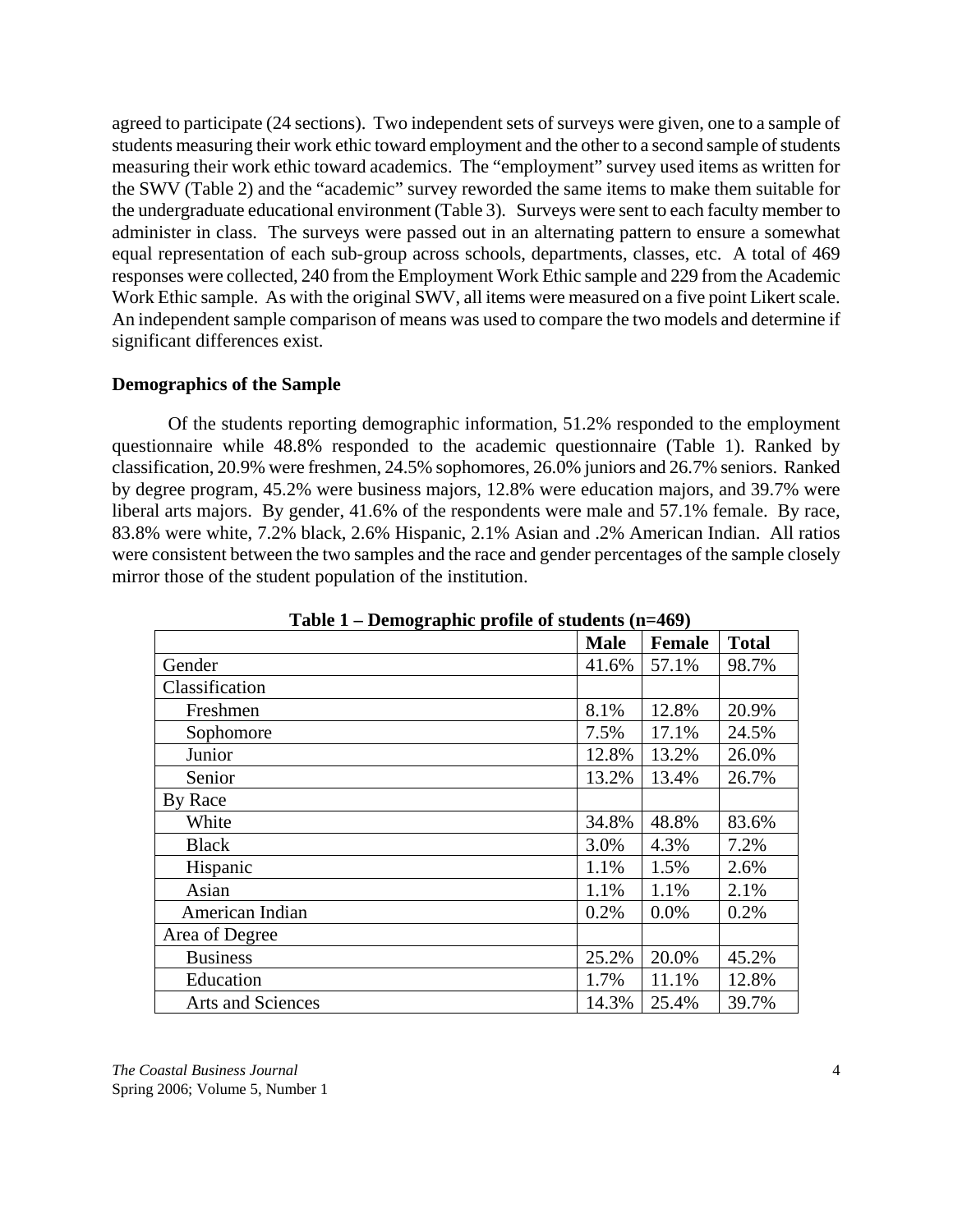| <b>Table 2 – Employment Work Ethic</b>                                                       |     |             | Std. |
|----------------------------------------------------------------------------------------------|-----|-------------|------|
| <b>Items</b>                                                                                 | N   | <b>Mean</b> | Dev  |
| <b>Pride in Work</b>                                                                         |     |             |      |
| One who does a sloppy job at work should feel a little ashamed of oneself.                   | 220 | 3.86        | .790 |
| A worker should feel some responsibly to do a decent job, whether or not their supervisor    |     |             |      |
| is around.                                                                                   | 219 | 4.37        | .538 |
| There is nothing wrong with doing a poor job at work of one can get away with it             | 219 | 1.81        | .702 |
| There is nothing as satisfying as doing the best job possible                                | 219 | 4.29        | .860 |
| One who feels no sense of pride in one's work is probably unhappy                            | 219 | 3.58        | .902 |
| Only a fool worries about doing a job well, since it is important only that you do your job  |     |             |      |
| well enough to not get fired                                                                 | 218 | 1.72        | .723 |
| One should feel a sense of pride in one's work                                               | 219 | 4.41        | .554 |
| The most important thing about a job is liking the work                                      | 218 | 4.07        | .880 |
| Doing a good job should mean as much to a worker as a good paycheck                          | 219 | 3.75        | .890 |
| <b>Job Involvement</b>                                                                       |     |             |      |
| Most companies have suggestion boxes for their workers, but I doubt that the companies       |     |             |      |
| take these suggestions seriously                                                             | 220 | 2.90        | .957 |
| One who has an idea about how to improve one's own job should drop a note in the             |     |             |      |
| company suggestion box                                                                       | 219 | 3.90        | .806 |
| <b>Activity Preference</b>                                                                   |     |             |      |
| A job which requires the employee to be busy is better than a job which allows a lot of      |     |             |      |
| loafing                                                                                      | 219 | 3.64        | .836 |
| If a person can get away with it, that person should try to work just a little less than the |     |             |      |
| boss expects                                                                                 | 219 | 1.98        | .745 |
| The best job that a worker can get is one that requires very little work                     | 217 | 2.09        | .806 |
| When an employee can get away with it, the employee should take it easy                      | 219 | 2.29        | .815 |
| A person would soon grow tired of loafing on a job and would probably be happier if he       |     |             |      |
| or she worked hard                                                                           | 219 | 3.74        | .784 |
| A person should try to stay busy all day rather than try to find ways to get out of doing    |     |             |      |
| work                                                                                         | 218 | 3.78        | .744 |
| <b>Attitude Toward Earnings</b>                                                              |     |             |      |
| A person should choose the job that pays the most                                            | 218 | 2.68        | .888 |
| A person should choose one job over another mostly because of the higher wages               | 218 | 2.67        | .876 |
| The only important part of most jobs is the paycheck                                         | 218 | 2.33        | .901 |
| <b>Social Status on the Job</b>                                                              |     |             |      |
| One of the reasons that I work is to make my family respect me                               | 217 | 2.70        | 1.02 |
| Having a good job makes a person more worthy of praise from friends and family               | 218 | 3.20        | .994 |
| Those who hold down good jobs are respected in society                                       | 215 | 3.93        | .736 |
| <b>Upward Striving</b>                                                                       |     |             |      |
| Even if a person has a good job, the person should always be looking for a better job        | 215 | $3.00\,$    | .857 |
| One should always be thinking about pulling oneself up at work and should work hard          |     |             |      |
| with the hope of being promoted to a higher-level job                                        | 216 | 3.97        | .748 |
| A promotion to a higher-level job usually means more worries and should be avoided for       |     |             |      |
| that reason                                                                                  | 215 | 2.20        | .769 |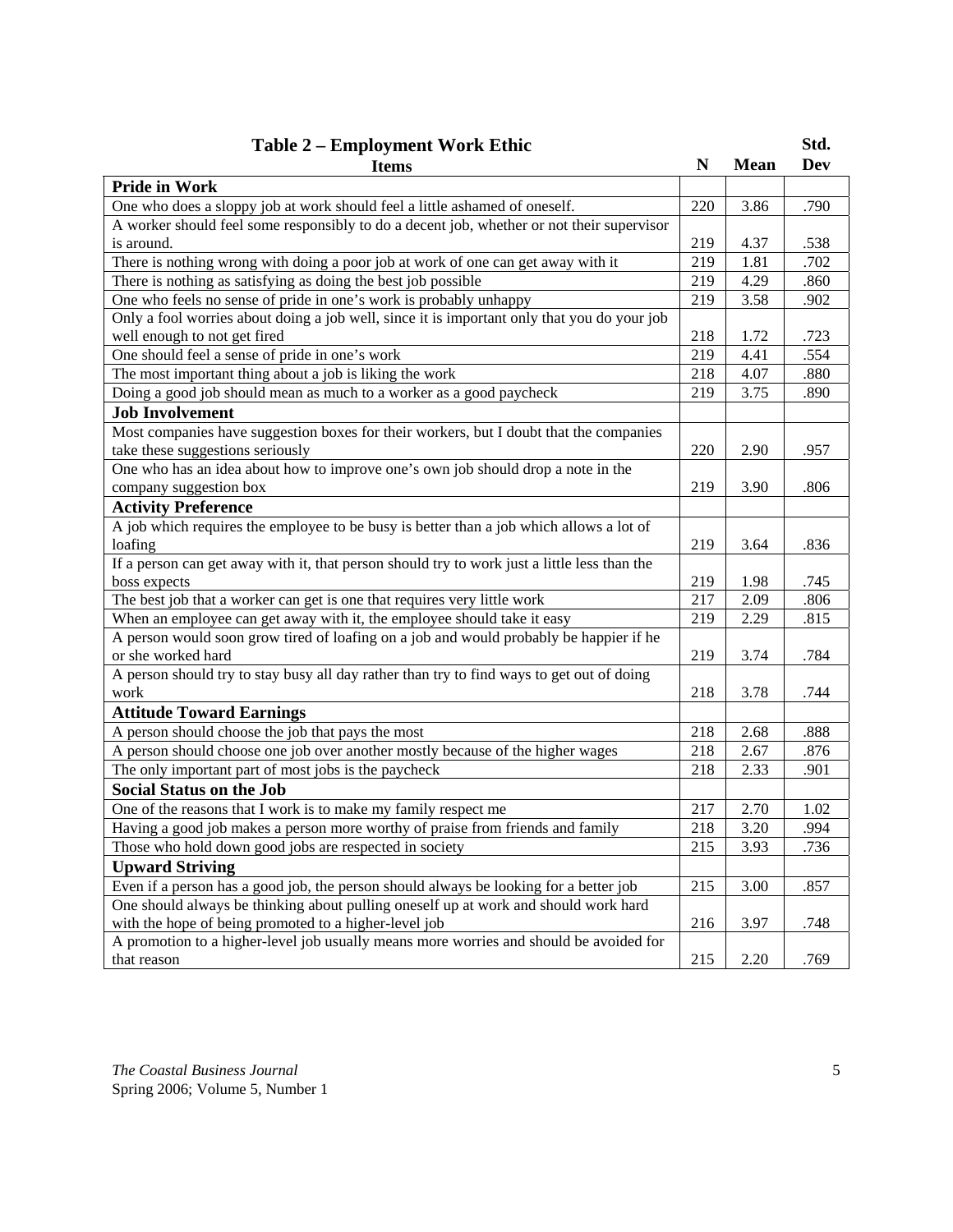| Table 3 – Academic Work Ethic                                                                            |     |             | Std.  |
|----------------------------------------------------------------------------------------------------------|-----|-------------|-------|
| <b>Items</b>                                                                                             | N   | <b>Mean</b> | Dev.  |
| <b>Pride in Work</b>                                                                                     |     |             |       |
| One who does a sloppy job at school should feel a little ashamed of oneself                              | 207 | 3.55        | .868  |
| A student should feel some responsibly to do decent work, whether or not it is graded                    | 207 | 3.97        | .660  |
| There is nothing wrong with poor performance in class if one can get away with it                        | 207 | 2.28        | .864  |
| There is nothing as satisfying as doing the best you can at school                                       | 206 | 3.86        | 1.066 |
| One who feels no sense of pride in one's school work is probably unhappy                                 | 207 | 3.18        | .946  |
| Only a fool worries about getting A's, since C's are all that's needed to graduate                       | 208 | 1.98        | .876  |
| One should feel a sense of pride in one's work                                                           | 207 | 4.32        | .605  |
| The most important thing about a class is liking the subject                                             | 207 | 3.37        | 1.05  |
| Doing good work should mean as much to a student as getting good grades                                  | 206 | 3.74        | .807  |
| <b>Job Involvement</b>                                                                                   |     |             |       |
| Most colleges have student evaluations of faculty, but I doubt that this college takes these             |     |             |       |
| evaluations seriously                                                                                    | 208 | 3.08        | 1.148 |
| One who has an idea about how to improve one's classes should write their ideas on the                   |     |             |       |
| faculty evaluation comments                                                                              | 208 | 4.01        | .610  |
|                                                                                                          |     |             |       |
| <b>Activity Preference</b>                                                                               |     |             |       |
| An educational curriculum which requires the student to be busy is better than one which                 |     |             |       |
| allows a lot of loafing                                                                                  | 208 | 3.13        | .912  |
| If a person can get away with it, that person should try to work just a little less than their           |     |             |       |
| teacher expects                                                                                          | 207 | 2.31        | .838  |
| The best class that a student can get is one that requires very little work                              | 208 | 2.48        | .873  |
| When an student can get away with it in their program, the student should take it easy                   |     |             |       |
| and not work too hard                                                                                    | 208 | 2.48        | .839  |
| A person would soon grow tired of loafing at college and would probably be happier if he                 |     |             |       |
| or she worked hard                                                                                       | 208 | 3.46        | .916  |
| A student should try to stay busy all day rather than try to find ways to get out of doing<br>class work | 207 | 3.20        | .958  |
|                                                                                                          |     |             |       |
| <b>Attitude Toward Earnings</b>                                                                          |     |             |       |
| A student should choose the classes that give the best grades                                            | 207 | 2.71        | .877  |
| A student should choose one class section over another mostly because of the opportunity                 |     |             |       |
| of higher grades                                                                                         | 207 | 3.22        | .896  |
| The only important part of college is grades                                                             | 208 | 2.23        | .886  |
| <b>Social Status on the Job</b>                                                                          |     |             |       |
| One of the reasons that I attend college is to make my family respect me                                 | 208 | 2.70        | 1.08  |
| Having a college education makes a person more worthy of praise from friends and                         |     |             |       |
| family                                                                                                   | 207 | 3.29        | 1.04  |
| Those who have a college education are respected in society                                              | 206 | 3.99        | .765  |
| <b>Upward Striving</b>                                                                                   |     |             |       |
| Even is a student has good grades, the student should always be looking to improve their                 |     |             |       |
| performance                                                                                              | 207 | 4.06        | .666  |
| One should always be thinking about pulling oneself up at college and should work hard                   |     |             |       |
| with the hope of graduating with honors                                                                  | 206 | 3.77        | .869  |
| Accepting extra work from a teacher means more worries and should be avoided for that                    |     |             |       |
| reason                                                                                                   | 207 | 2.70        | .907  |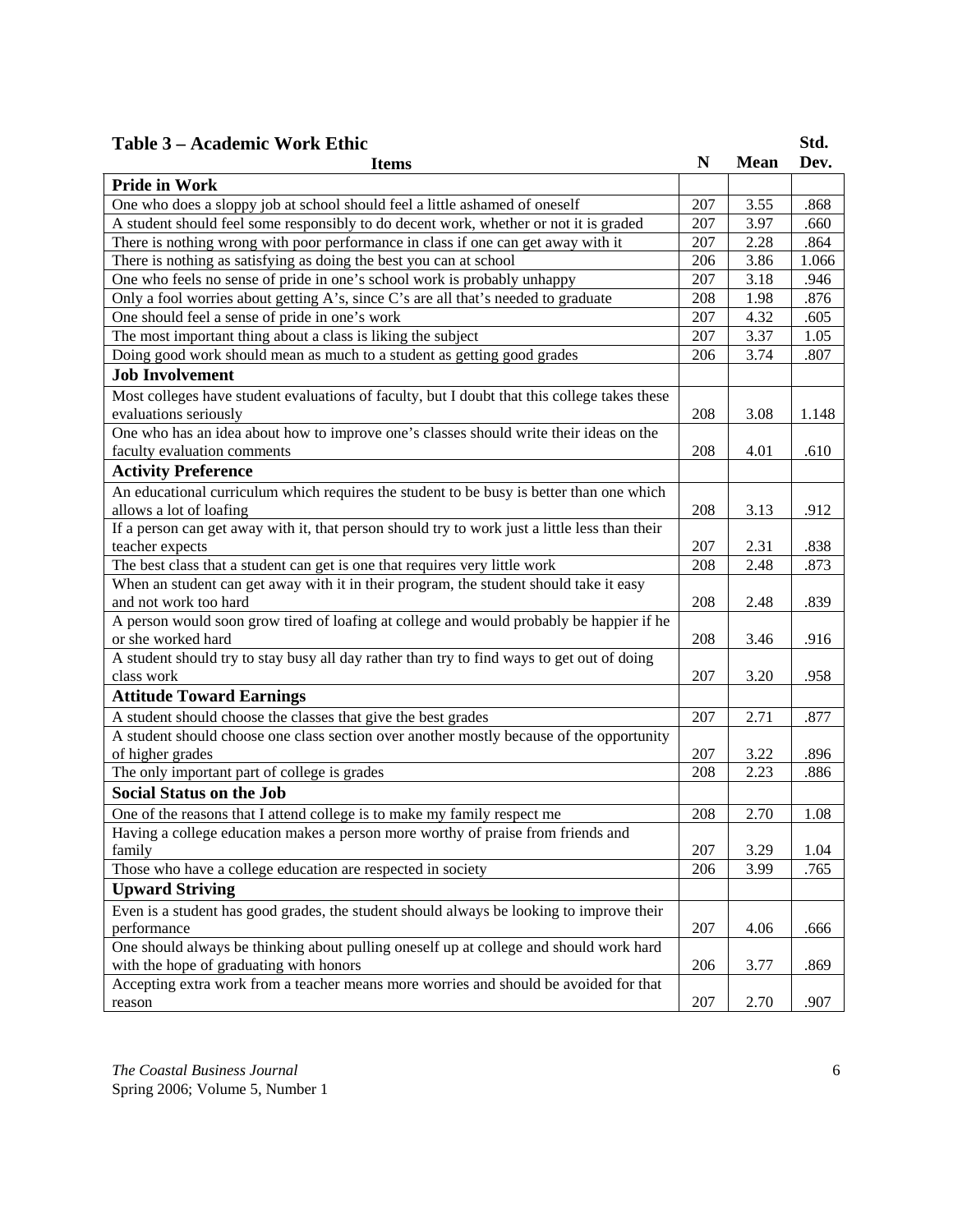### **RESULTS**

Test results reveal a number of significant differences in student perceptions of employment work ethic and academic work ethic. Results suggest that students have a "strong" work ethic for both employment and academics (Tables 2 and 3). However, the independent sample comparison of means reveals a number of significantly different responses. Seven of the 11 items measuring Pride in Work were found to be significantly different at the .05 level (Table 4). Both of the two questions dealing with job involvement were found to be significant and four of the six measures for Activity preference were found to be significantly different. There was no significant difference in Attitude Towards Earnings and Social Status on the Job but all of the variables measuring Upward Striving were found to indicate a significant difference. Based on the number of significant findings and on the direction of the means, we can fail to reject the null hypothesis and conclude that:

- **H1:** Students have a different work ethic regarding their perceptions of "employment" and "academics."
- **H2:** Students exhibit a stronger work ethic for what they consider "employment" than for what they consider "academics."

| (paraphrasing of combined statements)                                     | "Employment | "Academic |      |
|---------------------------------------------------------------------------|-------------|-----------|------|
| <b>Items</b>                                                              | Mean"       | Mean"     | p    |
| <b>Pride in Work</b>                                                      |             |           |      |
| One who does a sloppy job should feel a little ashamed of oneself.        | 3.86        | 3.55      | .000 |
| A worker should feel responsibly to do decent work, whether or not it     |             |           |      |
| is graded/inspected.                                                      | 4.37        | 3.97      | .000 |
| There is nothing wrong with poor performance if one can get away          |             |           |      |
| with it                                                                   | 1.81        | 2.28      | .001 |
| There is nothing as satisfying as doing the best you can at work/school   | 4.29        | 3.86      | .034 |
| One who feels no sense of pride in one's work is probably unhappy         | 3.58        | 3.18      | .726 |
| Only a fool worries about doing a job well, since it is more than is      |             |           |      |
| necessary                                                                 | 1.72        | 1.98      | .653 |
| One should feel a sense of pride in one's work                            | 4.41        | 4.32      | .968 |
| The most important thing is to like your job/classes                      | 4.07        | 3.37      | .000 |
| Doing a good job should mean as much as getting good pay/grades           | 3.75        | 3.74      | .205 |
| <b>Job Involvement</b>                                                    |             |           |      |
| Most institutions have evaluations of superiors, but I doubt that most    |             |           |      |
| take them seriously                                                       | 2.90        | 3.08      | .000 |
| If you have an idea to improve the organization, you should submit that   |             |           |      |
| suggestion                                                                | 3.90        | 4.01      | .001 |
| <b>Activity Preference</b>                                                |             |           |      |
| It's better to have a job/class that keeps you busy as opposed to loafing | 3.64        | 3.13      | .477 |
| If you can get away with it, you should work as little as possible        | 1.98        | 2.31      | .000 |
| The best job/class you can get are the ones that require very little work | 2.09        | 2.48      | .000 |
| When you can get away with it, you should take it easy and not work       |             |           |      |
| too hard                                                                  | 2.29        | 2.48      | .166 |
| A person would grow tired of loafing at school/work and would be          |             |           |      |

**Table 4 -** Comparison or Employment and Academic Work Ethic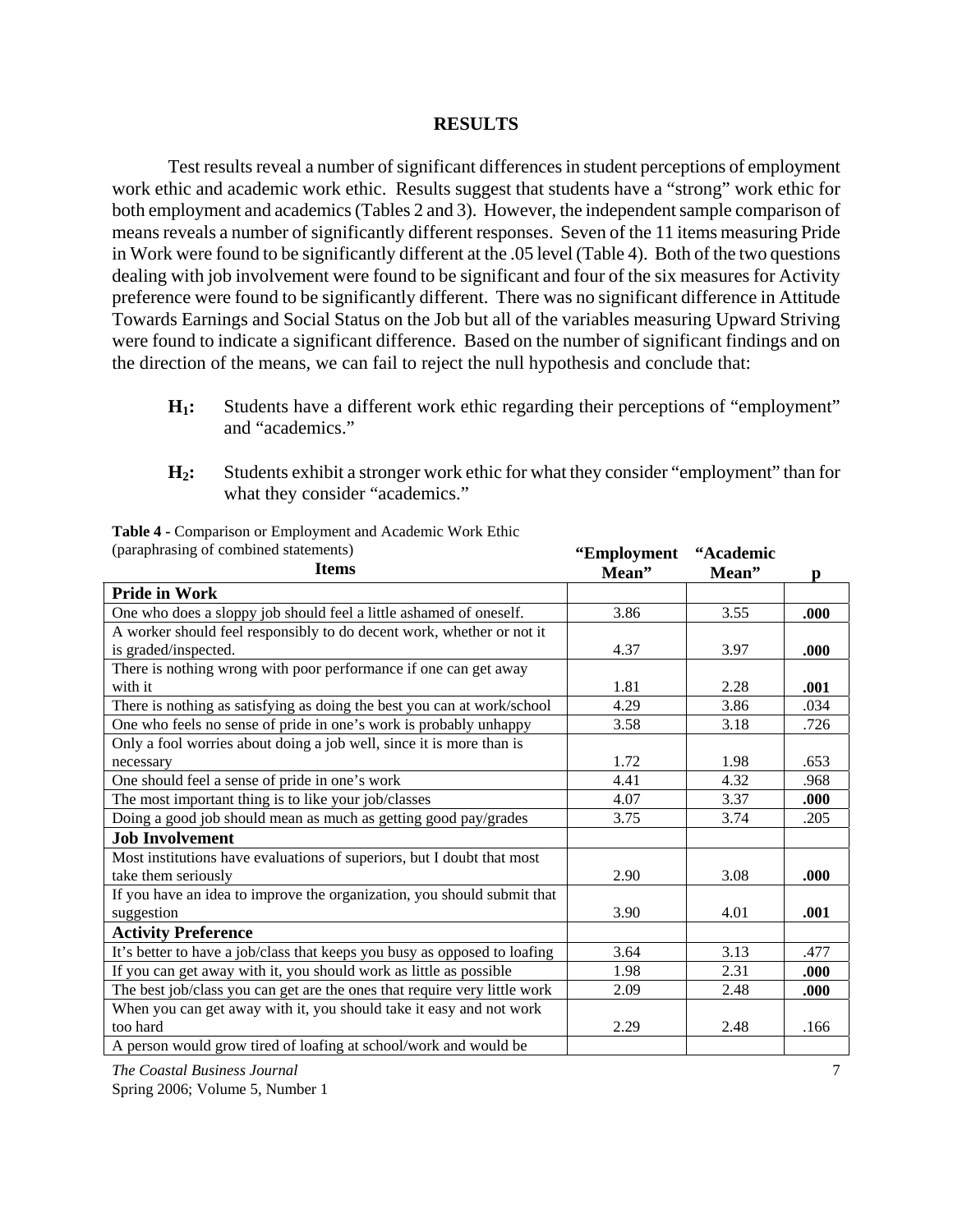**Table 4 -** Comparison or Employment and Academic Work Ethic (paraphrasing of combined statements)

| (paraphrasing of combined statements)                                   | "Employment | "Academic |      |
|-------------------------------------------------------------------------|-------------|-----------|------|
| <b>Items</b>                                                            | Mean"       | Mean"     | D    |
| happier if he/she worked hard                                           | 3.74        | 2.48      | .000 |
| A person should try to stay busy rather than finding ways to get out of |             |           |      |
| work/class                                                              | 3.78        | 3.20      | .000 |
| <b>Attitude Toward Earnings</b>                                         |             |           |      |
| A person should choose the jobs/classes that pay the most/give the best |             |           |      |
| grades                                                                  | 2.68        | 2.71      | .896 |
| One should choose the job/section mostly for higher wages/grades        | 2.67        | 3.22      | .984 |
| The only important part of work/school is pay/grades                    | 2.33        | 2.23      | .362 |
| <b>Social Status on the Job</b>                                         |             |           |      |
| The reason I work/attend college is to make my family respect me        | 2.70        | 2.70      | .163 |
| Having a good job/education makes a person more worthy of praise        |             |           |      |
| from friends and family                                                 | 3.20        | 3.26      | .218 |
| Those with a job/education are respected in society                     | 3.93        | 3.99      | .437 |
| <b>Upward Striving</b>                                                  |             |           |      |
| Even with good grades/job, one should always be looking to improve      | 3.00        | 4.06      | .001 |
| One should always be thinking about improving in hope of attaining a    |             |           |      |
| higher-level                                                            | 3.97        | 3.77      | .000 |
| Attempting extra work means more worries and should be avoided          | 2.20        | 2.70      | .000 |

 Results of the survey were cross-examined based upon demographic information. The sample was divided into two groups based upon perceptions of employment and perceptions of academics. Analysis was run to determine if the groups differed internally based upon age, gender, race, academic classification and employment history. The only truly significant difference was found regarding gender (Table 5). In summary, it was found that females have a significantly stronger work ethic regarding academics than do males. However, regarding employment, there is no significant difference between genders.

| <b>Items</b>                                                                                 | <b>Males</b> | <b>Females</b> | p    |
|----------------------------------------------------------------------------------------------|--------------|----------------|------|
| <b>Pride in Work</b>                                                                         |              |                |      |
| One who does a sloppy job at school should feel a little ashamed of oneself                  | 3.40         | 3.69           | .010 |
| A student should feel some responsibly to do decent work, whether or not it is graded        | 3.81         | 4.11           | .000 |
| There is nothing wrong with poor performance in class if one can get away with it            | 2.53         | 2.08           | .000 |
| There is nothing as satisfying as doing the best you can at school                           | 3.65         | 4.03           | .007 |
| One who feels no sense of pride in one's school work is probably unhappy                     | 2.95         | 3.32           | .003 |
| Only a fool worries about getting A's, since C's are all that's needed to graduate           | 2.13         | 1.85           | .017 |
| One should feel a sense of pride in one's work                                               | 4.27         | 4.35           | .314 |
| The most important thing about a class is liking the subject                                 | 3.34         | 3.43           | .550 |
| Doing good work should mean as much to a student as getting good grades                      | 3.58         | 3.88           | .004 |
| <b>Job Involvement</b>                                                                       |              |                |      |
| Most colleges have student evaluations of faculty, but I doubt that this college takes these |              |                |      |
| evaluations seriously                                                                        | 3.28         | 2.89           | .009 |
| One who has an idea about how to improve one's classes should write their ideas on the       |              |                |      |
| faculty evaluation comments                                                                  | 3.92         | 4.08           | .057 |

# **Table 5 - Academic Work Ethic, by Gender**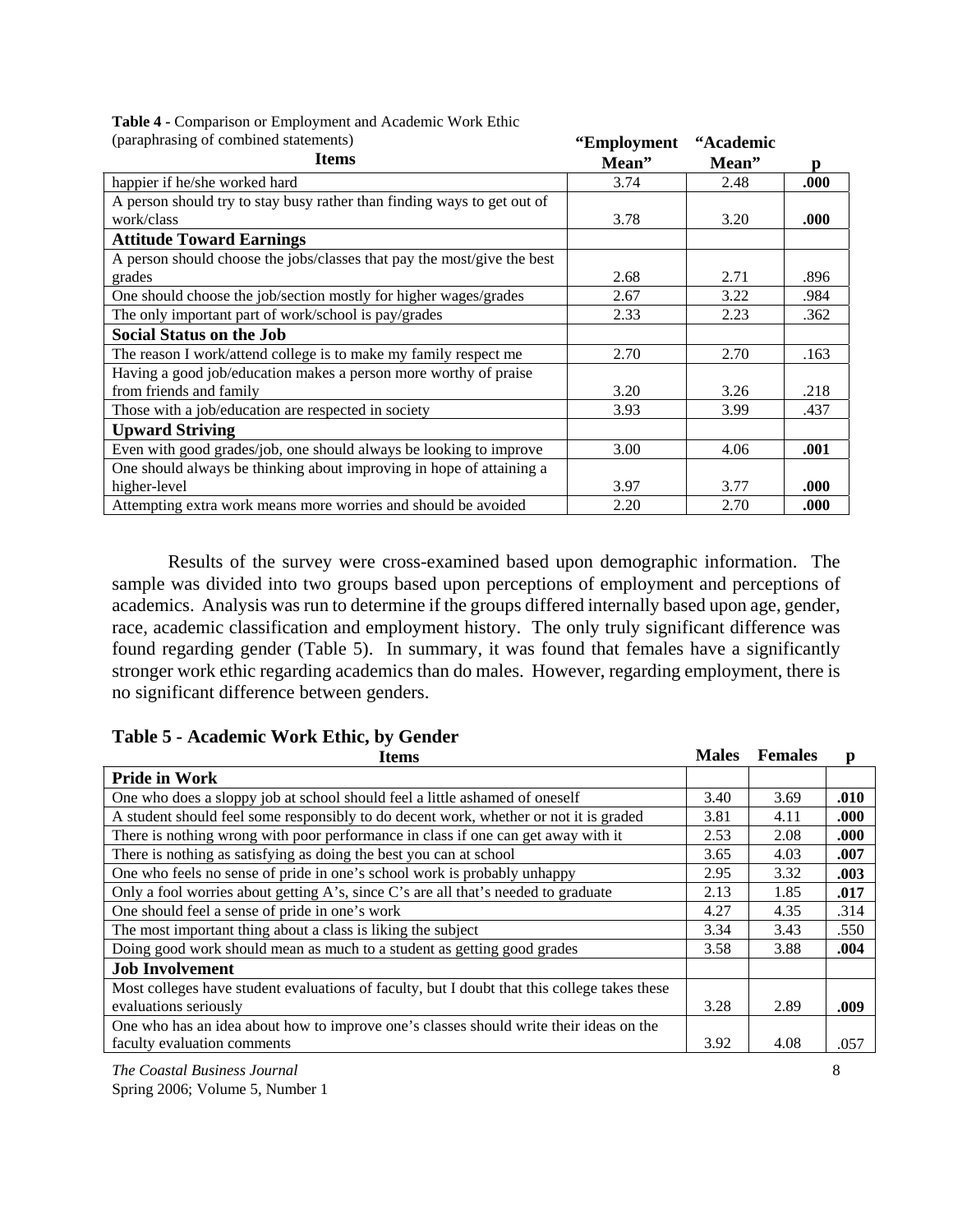| <b>Items</b>                                                                                   | <b>Males</b> | <b>Females</b> | $\mathbf{p}$ |
|------------------------------------------------------------------------------------------------|--------------|----------------|--------------|
| <b>Activity Preference</b>                                                                     |              |                |              |
| An educational curriculum which requires the student to be busy is better than one which       |              |                |              |
| allows a lot of loafing                                                                        | 3.04         | 3.21           | .172         |
| If a person can get away with it, that person should try to work just a little less than their |              |                |              |
| teacher expects                                                                                | 2.59         | 2.10           | .000         |
| The best class that a student can get is one that requires very little work                    | 2.75         | 2.27           | .000         |
| When an student can get away with it in their program, the student should take it easy and     |              |                |              |
| not work too hard                                                                              | 2.71         | 2.28           | .000         |
| A person would soon grow tired of loafing at college and would probably be happier if he       |              |                |              |
| or she worked hard                                                                             | 3.28         | 3.63           | .004         |
| A student should try to stay busy all day rather than try to find ways to get out of doing     |              |                |              |
| class work                                                                                     | 3.00         | 3.36           | .004         |
| <b>Attitude Toward Earnings</b>                                                                |              |                |              |
| A student should choose the classes that give the best grades                                  | 2.98         | 2.49           | .000         |
| A student should choose one class section over another mostly because of the opportunity       |              |                |              |
| of higher grades                                                                               | 3.30         | 3.11           | .113         |
| The only important part of college is grades                                                   | 2.24         | 2.26           | .869         |
| <b>Social Status on the Job</b>                                                                |              |                |              |
| One of the reasons that I attend college is to make my family respect me                       | 2.76         | 2.63           | .340         |
| Having a college education makes a person more worthy of praise from friends and family        | 3.42         | 3.24           | .213         |
| Those who have a college education are respected in society                                    | 3.99         | 3.98           | .903         |
| <b>Upward Striving</b>                                                                         |              |                |              |
| Even is a student has good grades, the student should always be looking to improve their       |              |                |              |
| performance                                                                                    | 4.00         | 4.09           | .295         |
| One should always be thinking about pulling oneself up at college and should work hard         |              |                |              |
| with the hope of graduating with honors                                                        | 3.54         | 3.94           | .000         |
| Accepting extra work from a teacher means more worries and should be avoided for that          |              |                |              |
| reason                                                                                         | 2.84         | 2.56           | .018         |

# **DISCUSSION**

Even though results suggest a reasonably high level of work ethic for the current generation of undergraduate students, there is a difference in their perception of employment work ethic and academic work ethic. Overall, it appears that student "Pride in Work" is significantly higher for employment than for academics. Conversely, perceptions of "Job Involvement" indicate that students assume a higher level of input toward changes to academia than they assume toward employment. This may be due to their greater experience in the academic environment or because of an "entitlement" expectation in which they perceive themselves as the customer of the university. "Activity Preference" and "Upward Striving" indicated significant results but results were mixed regarding directions.

Gender differences in perceptions of academic work ethic was the most interesting finding. In regards to "Pride in Work," females appear to consider their academic accomplishments a significantly higher priority than do males. Regarding "Job Involvement," females are more likely to want to contribute to the educational process and more likely to expect results from their contribution. Likewise, as shown in "Activity Preference," females are more likely to want to stay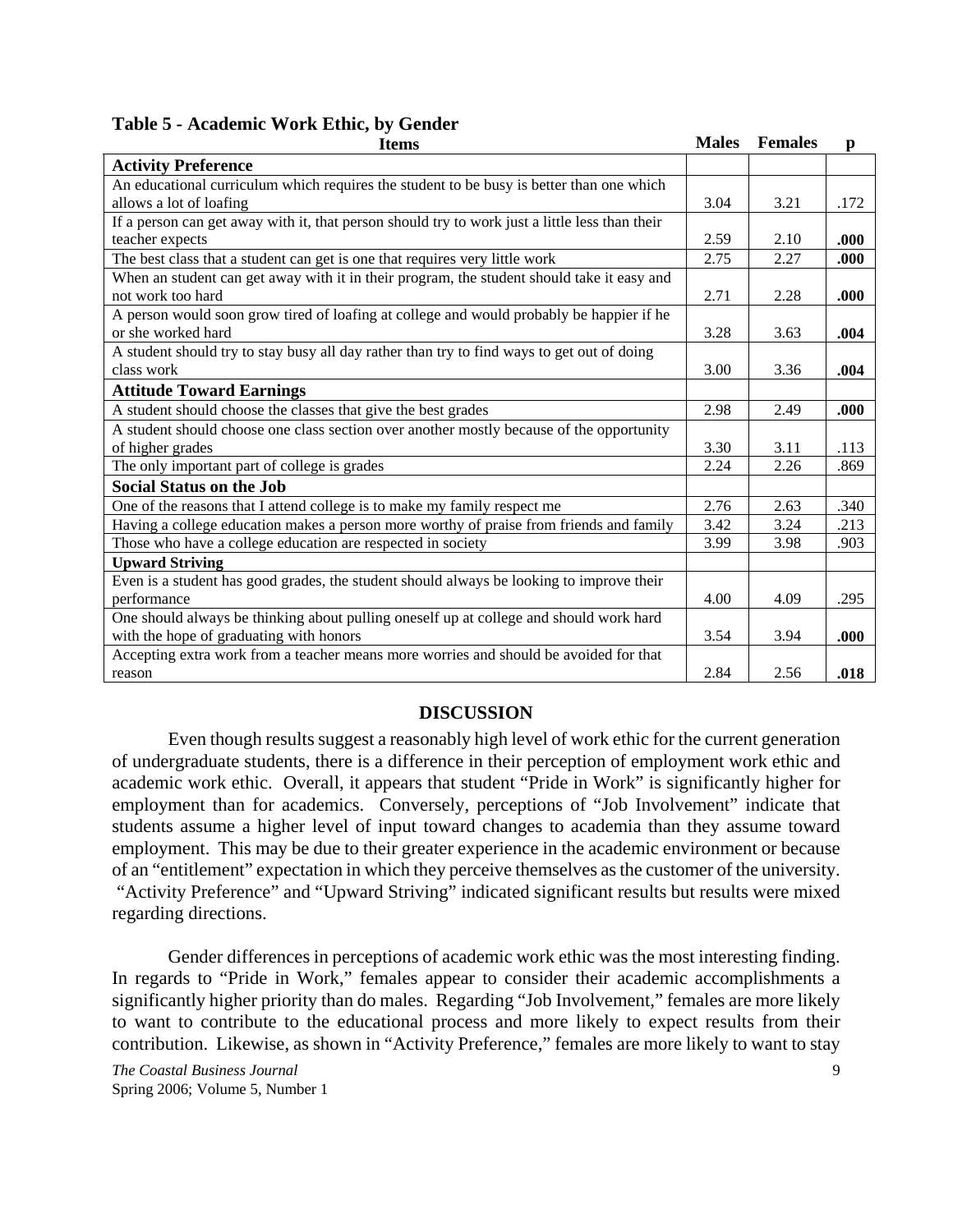busy and less likely to attempt an "easier path" when compared to males. Females also show to be more "Upward Striving" than males regarding academics.

While preliminary, these unexpected findings may be significant to both educators and employers. It has been noted for some time that girls are outperforming boys in schoolwork (Hupp 2005). The fact that younger females are outperforming males academically may be an indicator that males in our society are learning a different work ethic for academics than for employment. This may bode poorly for undergraduate faculty as it can prove difficult to encourage male students to consider academic learning as a priority. This may also prove an issue for employers, as many view GPA's as a predictor for job success. It may be that female GPA is a better predictor of their work ethic than are male GPA's.

Although reasons for the difference between gender perceptions of academics cannot be determined here, it is possible that the greater prioritization of academics by females is evidenced in many ways in our society. Recent demographic shifts show that women are increasingly filling work positions that were once predominately male. Census data indicates a trend in which more women are attaining bachelor and master degrees than are men and that women tend to maintain higher GPAs in college than men (Census 2000). Findings of this manuscript may provide support in explaining this trend. Females are currently showing a higher rate of success in their academic endeavors due to the fact that they are placing a higher prioritization on academics than are their male counterparts.

#### **Limitations and Suggestions for Future Research**

There are limitations to this study, most notably the use of a single institution and single sample. The university studied was a women's college until 1978, at which time it became coeducational. Gender differences found in this study may be a residual of the public's attitude toward the institution. It is possible that more "academically oriented" females consider this university as their "first choice" as compared to their male counterparts. It is also possible that, for traditional students with limited work experience, they may not yet have formed their own true work ethic. While they certainly have beliefs regarding what they consider to be an appropriate work ethic it is possible that this is a reflection of social expectations as opposed to their unique individual views. Future research should likely include a larger sample of students from a number of universities and should attempt to search more deeply into work ethics based upon employment experience.

In addition, this study was initially designed to be a simple experiment in student perceptions. The unexpected findings of gender-based differences should be examined further in a more methodical fashion. Future research may also focus on the influence of "employment" and "academic" work ethic on student grades. It is quite possible that those students who perform better academically will have a lower degree of separation or "gap" between their concept of employment and academic work ethic.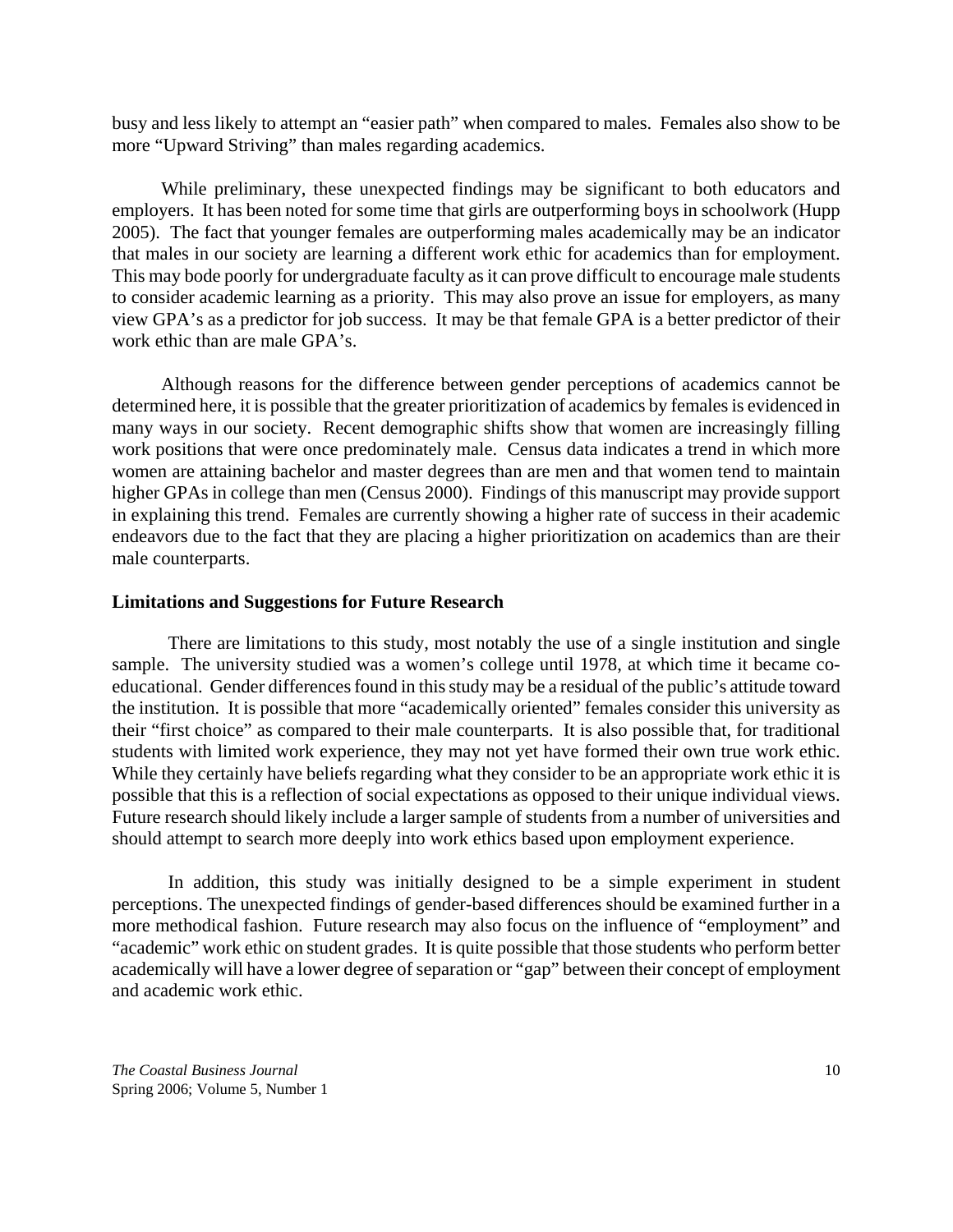#### **REFERENCES**

- Adrian, C. M. and Palmer, G. D. (1991) "Toward A Model For Understanding And Improving Educational Quality In The Principles Of Marketing Course." *Journal of Marketing Education*, 21(1), 25-33.
- Arnold, D. R. (1994) *TQM in the Classroom*. Unpublished Manuscript.
- Benezra, K. (1995) "Don't Mislabel Gen X." *Brandweek*, May 15.
- Cheng, K. (1999) "Setting Their Sites on Generation 'Y'." *Adweek*, August 9.
- Cluskey, G. R. Jr., Griffin, N., and Ehlen, C. (1997) "Accounting Grade Inflation." *Journal of Education for Business*, 72(5), 273-277.
- Coplin, B. (2005) "Degree Worthless Without Work Ethic." Editorial, *Charleston Gazette (West Virginia),* January 23, P1C.
- Coupland, D. (1991) *Generation X: Tales for All Accelerated Culture*. New York: St. Martin's Press.
- Donaton, S. (1993) "The Media Wakes Up to Generation X." *Advertising Age*, Feb. 1.
- Eskilson, A., Wiley, M. G. (1999) "Solving For The X: Aspirations And Expectations of College Students." *Journal of Youth and Adolescence*, 28(1), 51-52.
- Farrell, G. M. and Mudrack, P. E. (1992) Academic involvement and the nontraditional student. *Psychological Reports*, Dec., 71, (3), 707-714.
- Halstead, T. (1999) "A Politics for Generation X." *Atlantic Monthly*, August.
- Hupp, S. (2005) "Educators Examine Why Girls Outperform Boys in School." *The Associated Press State & Local Wire*, January 14.
- Janoff, B. (1999) "Targeting All Ages." *Progressive Grocer*, April.
- Kapner, S. (1997) "Understanding." *Restaurant Business*, July 15.
- Kimweli, D. M. S., Richards, A. G. (1999) "Choice of a Major And Students' Appreciation of Their Major." *College Student Journal*, 33(1), 16.
- Knox, W. E., Lindsay, P., and Kolb, M. N. (1992) "Higher Education, College Characteristics, and Student Experiences: Long-Term Effects on Educational Satisfactions and Perception." *Journal of Higher Education*, 63(3), 303-328.
- Koss-Feder, L. (1998) "Want to Catch Gen X? Try Looking on the Web." *Marketing News*, June 8.
- Lipsey, D., and Abrams, A. (1994) "The Packaging (and Re-packaging) of a Generation." *Harper's Magazine*, July.
- Massie, S. (2004) "Desire Key for Recent Graduates." *Calgary Sun (Alberta, CA)*, January 11, 33.
- Neuborne, E., and Kerwin, K. (1999) "Generation Y." *Business Week*, February 15.
- Rau, W. and Durand, A. (2000) *"*The Academic Ethic and College Grades: Does Hard Work Help Students to "Make the Grade"?" *Sociology of Education*, 73(1), 20.
- Redding, R. E. (1998) "Students' Evaluations of Teaching Fuel Grade Inflation." *The American Psychologist*, 53(11), 1227-1228.
- Ritchie, K. (1995) *Marketing to Generation X*. New York, NY: Lexington Books.
- Smith, J. W., and Clurman, A. (1997) *Rocking the Ages: Tile Yankelovich Report on Generational Marketing*. New York, NY: HarperCollins Publishers, Inc.
- Stapinski, H. (1999) "Y Not Love?" *American Demographics*, February.
- Tapscott, D. (1996) "The Rise of the Net-Generation," *Advertising Age*, October 14.